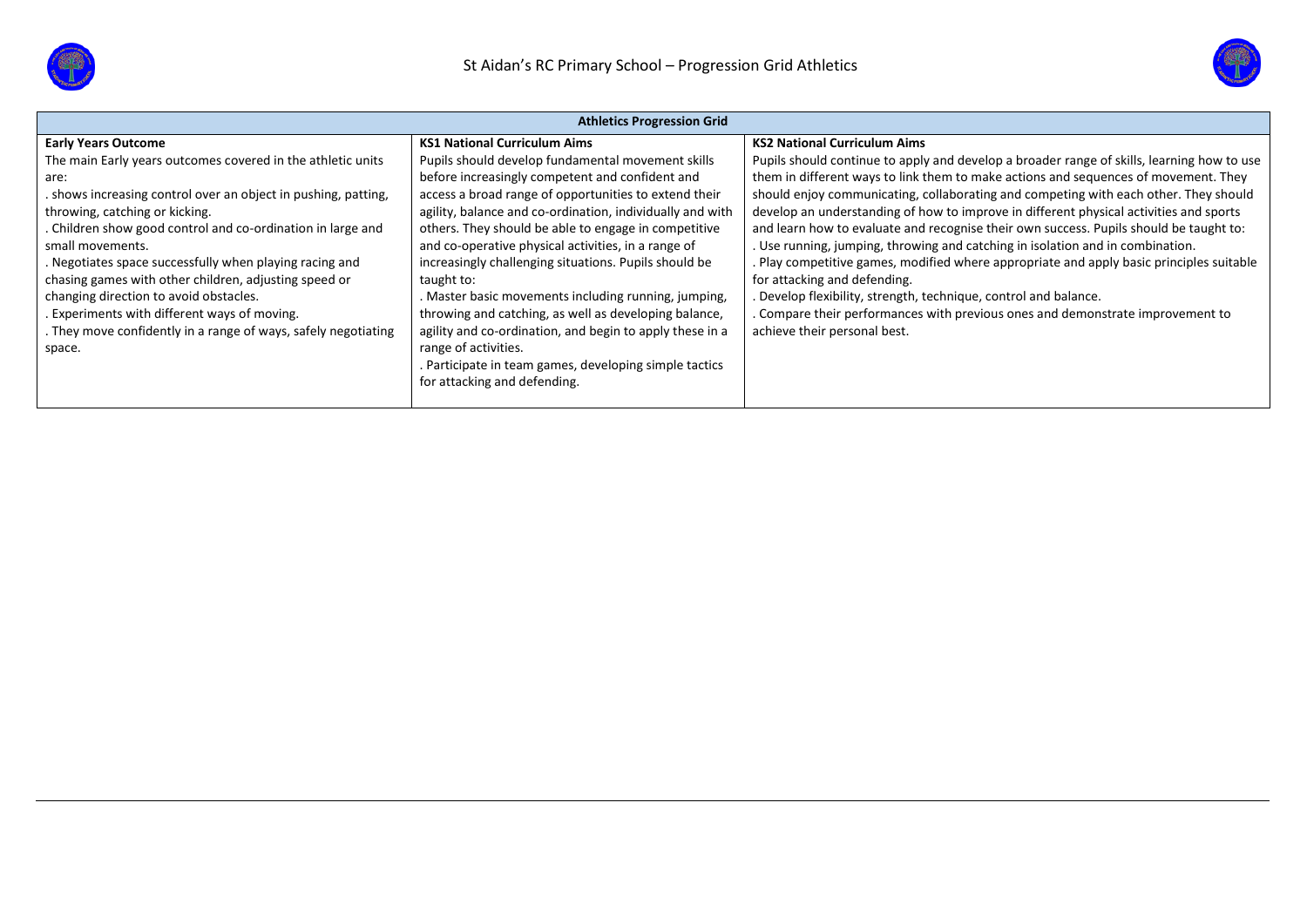



| Reception                                                         | Year <sub>1</sub>                                                                                                                                                                                                                                                                                      | Year <sub>2</sub>                                                                                                                                                                                                                                                                                                                                                                                            | Year 3                                                                                                                                                                                                                       | Year 4                                                                                                                                                                                                             | Year 5                                                                                                                                                                                                                                                                | Year 6                                                                                                                                                                                                                                                                                                                                                                           |
|-------------------------------------------------------------------|--------------------------------------------------------------------------------------------------------------------------------------------------------------------------------------------------------------------------------------------------------------------------------------------------------|--------------------------------------------------------------------------------------------------------------------------------------------------------------------------------------------------------------------------------------------------------------------------------------------------------------------------------------------------------------------------------------------------------------|------------------------------------------------------------------------------------------------------------------------------------------------------------------------------------------------------------------------------|--------------------------------------------------------------------------------------------------------------------------------------------------------------------------------------------------------------------|-----------------------------------------------------------------------------------------------------------------------------------------------------------------------------------------------------------------------------------------------------------------------|----------------------------------------------------------------------------------------------------------------------------------------------------------------------------------------------------------------------------------------------------------------------------------------------------------------------------------------------------------------------------------|
|                                                                   |                                                                                                                                                                                                                                                                                                        |                                                                                                                                                                                                                                                                                                                                                                                                              | <b>Health &amp; Fitness</b>                                                                                                                                                                                                  |                                                                                                                                                                                                                    |                                                                                                                                                                                                                                                                       |                                                                                                                                                                                                                                                                                                                                                                                  |
| Describe how the body<br>feels when still and when<br>exercising. | Describe how the body feels before and after<br>exercise.<br>Carry and place equipment safely.                                                                                                                                                                                                         | Recognise and describe how the body feels<br>during and after different physical activities.<br>Explain what they need to stay healthy.                                                                                                                                                                                                                                                                      | Recognise and describe<br>the effects of exercise on<br>the body.<br>Know the importance of<br>strength and flexibility for<br>physical activity.<br>Explain why it is<br>important to warm up<br>and cool down.             | Describe how the body<br>reacts at different times and<br>how this affects<br>performance.<br>Explain why exercise is good<br>for your health.<br>Know some reasons for<br>warming up and cooling<br>down.         | Know and understand the<br>reasons for warming up and<br>cooling down.<br>Explain some safety principles<br>when preparing for and during<br>exercise.                                                                                                                | Understand the importance of warming up<br>and cooling down.<br>Carry out warm-ups and cool-downs safely<br>and effectively.<br>Understand why exercise is good for<br>health, fitness and wellbeing.<br>Know ways they can become healthier.                                                                                                                                    |
|                                                                   |                                                                                                                                                                                                                                                                                                        |                                                                                                                                                                                                                                                                                                                                                                                                              | <b>Running</b>                                                                                                                                                                                                               |                                                                                                                                                                                                                    |                                                                                                                                                                                                                                                                       |                                                                                                                                                                                                                                                                                                                                                                                  |
| Run in different ways for<br>a variety of purposes.               | Vary their pace and speed when running.<br>Run with a basic technique over different<br>distances.<br>Show good posture and balance.<br>Jog and sprint in a straight line.<br>Change direction when jogging and sprinting.<br>Maintain control as they change direction when<br>jogging and sprinting. | Run at different paces, describing the<br>different paces.<br>Use a variety of different stride lengths.<br>Travel at different speeds.<br>Begin to select the most suitable pace and<br>speed for distance.<br>Vary the speed and direction in which they<br>are travelling.<br>Run with basic techniques following a curved<br>line.<br>Be able to maintain and control a run over<br>different distances. | Identify and demonstrate<br>how different techniques<br>can affect their<br>performance.<br>Focus on their arm and<br>leg action.<br>Begin to combine running<br>with jumping over<br>hurdles.                               | Confidently demonstrate an<br>improved technique for<br>sprinting.<br>Perform a relay, focusing on<br>the baton changeover<br>technique.<br>Develop a fluent<br>changeover.<br>Speed up and slow down<br>smoothly. | Identify their reaction times<br>when performing a sprint<br>start.<br>Accelerate from a variety of<br>different starting positions.<br>Confidently and independently<br>select the most appropriate<br>pace for different distances<br>and different parts of a run. | Build up speed quickly for a sprint finish.<br>Use their preferred leg when running over<br>hurdles.<br>Accelerate to pass other competitors<br>Work as a team to competitively perform a<br>relay.                                                                                                                                                                              |
|                                                                   |                                                                                                                                                                                                                                                                                                        |                                                                                                                                                                                                                                                                                                                                                                                                              | Jumping                                                                                                                                                                                                                      |                                                                                                                                                                                                                    |                                                                                                                                                                                                                                                                       |                                                                                                                                                                                                                                                                                                                                                                                  |
| Jump in a range of ways,<br>landing safely.                       | Perform different types of jumps.<br>Perform a short jumping sequence.<br>Jump as high and as far as possible.<br>Land safely and with control.<br>Work with a partner to develop the control of<br>their jumps.                                                                                       | Perform and compare different types of<br>jumps.<br>Combine different jumps together with some<br>fluency and control.<br>Jump for distance from a standing position<br>with accuracy and control.<br>Investigate the best jumps to cover different<br>distances.<br>Choose the most appropriate jumps to cover<br>different distances.                                                                      | Use one and two feet to<br>take off and to land with.<br>Develop an effective<br>take-off for the standing<br>long jump.<br>Develop an effective<br>flight phase for the<br>standing long jump.<br>Land safely with control. | Learn how to combine a<br>hop, step and jump to<br>perform the triple jump.<br>Land safely with control.<br>Begin to measure the<br>distance jumped.                                                               | Improve techniques for<br>jumping for distance.<br>Perform an effective standing<br>long jump.<br>Land safely and with control.<br>Investigate different jumping<br>techniques.                                                                                       | Develop the technique for the standing<br>vertical jump.<br>Maintain control at each of the different<br>stages of the triple jump.<br>Land safely and with control.<br>Develop and improve their techniques for<br>jumping for height and distance and<br>support others in improving their<br>performance.<br>Perform and apply different types of jumps<br>in other contexts. |